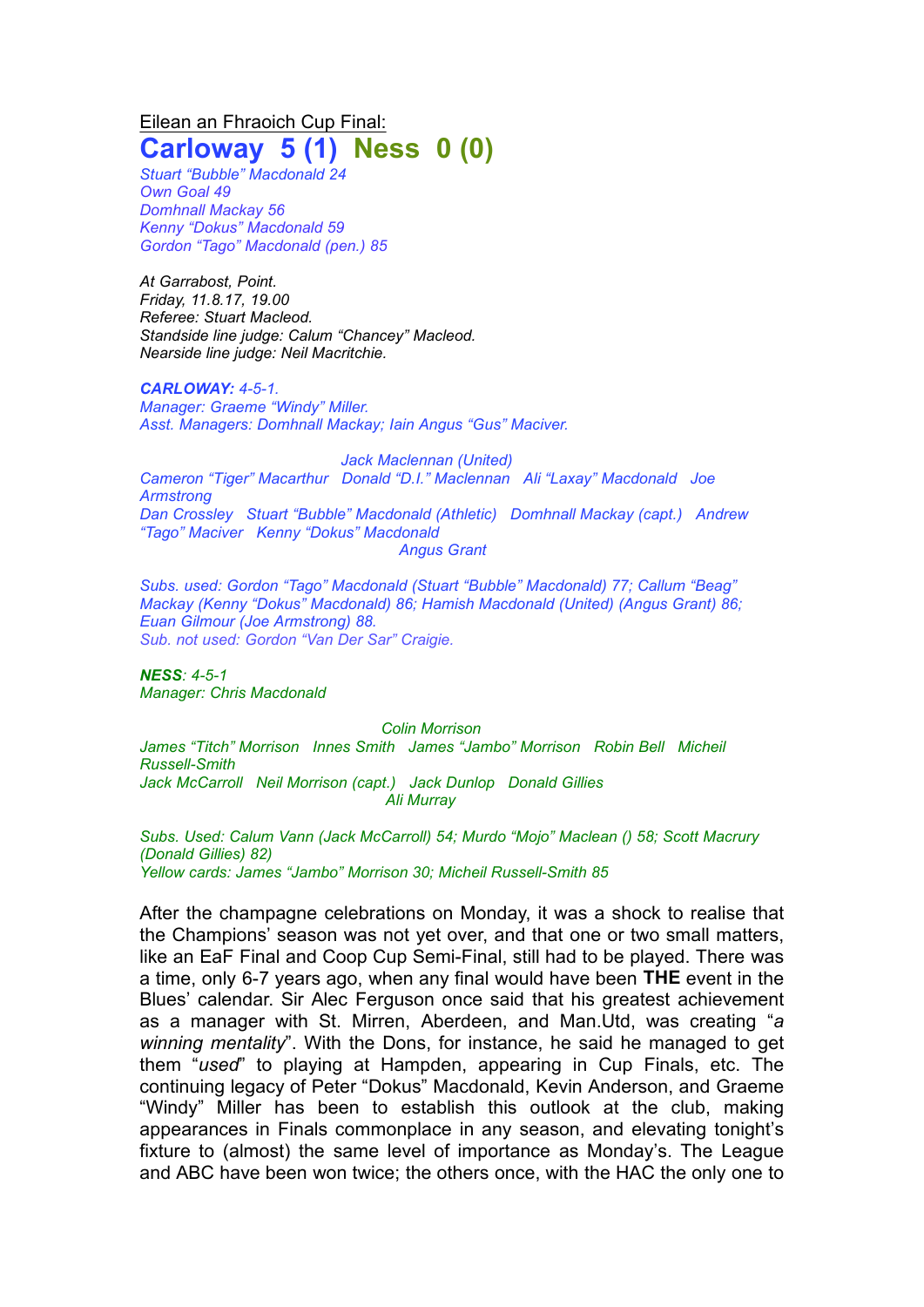## get away.

Apart from actually winning, a new bridge had to be crossed at Garrabost this evening: retaining a trophy. If last year's maiden EaF triumph at Creagan Dubh was repeated this evening, another first would be achieved. Hopefully the manner in which last year's victory had been achieved would also be on display: a stirring opening half-hour had seen Angus Grant give the Blues a half-time lead, before Lochs fought back to equalise through Jim O'Donnell. The home side immediately fell behind again to a Graeme Mackenzie own goal, and the final half-hour had seen na Gormaich edge a ferocious slugging match, with further strikes by Eachainn Miller and Kenny "Dokus" Macdonald giving Carloway a 4-2 success.

At least tonight they did not have to face the Niseachs at Fivepenny and probably entered tonight's fray reasonably confidently. In mid-July, in Ness, they had coasted along complacently until Jack Dunlop had delivered a nasty shock in 38 minutes, but thereafter they had found their feet, their cohesion and pace, and had run riot, scoring five times in 13 minutes and running out eventual winners, 6-2.

In the reverse fixture at Cnoc a' Choilich, a 4-1 win for the Blues, the captain had scored early; Ness then dominated play but failed to threaten, Craigie saved a penalty, and then an Angus Grant double put the game beyond the visitors. Looking back through the 84-year history of the EaF, it's surprising that the two teams have only met once before in the final, 60 years ago at Goathill, in 1957, when Ness won 3-1. Even more surprising is the fact that two of the Blues' squad that night were current diehards, Norman "Brot" Macarthur and Donald R. "D.R." Macleod.

Anyway, to tonight. Only three of last year's heroes missed tonight: John "Uig" Morrison (Lochs), Eachainn Miller (now with Stirling Uni.), and Kevin "Barra" Macneil, though Dan Crossley and "Dokus" switched wings tonight. However, Andrew "Tago" Maciver, who started on the bench last year, filled the gap in midfield, with Athletic's, Stuart "Bubble" Macdonald. Fans' favourite and deadball expert, Gordon "Tago" Macdonald, also made a welcome re-appearance in the bull-pen. However, there was no place for the towering figure of Donald "Sweeney" Macsween in the Niseach goal, although there was at least one surprise from Ness: a figure on the bench almost as old as "Sweeney", though slightly fitter perhaps: ex-Aths star, M.J. "Mojo" Maclean.

Fortunately, one aspect of last year's Final was not repeated: the near-Biblical conditions that engulfed the second-half in Leurbost. Tonight light cloud and a moderate sou'easterly provided pleasant conditions on a beautifully-cut pitch. No doubt anxious not to repeat Monday's sluggish first half performance versus Point, Carloway immediately seized the initiative and came at Ness briskly from the whistle. As they pushed the battle-front 10 metres into the Niseach half, an initial surprise was the deployment of premier *agent provocateur*, Micheil Russell-Smith, on the right, setting a test for Joe Armstrong, with James "Titch" Morrison on the left.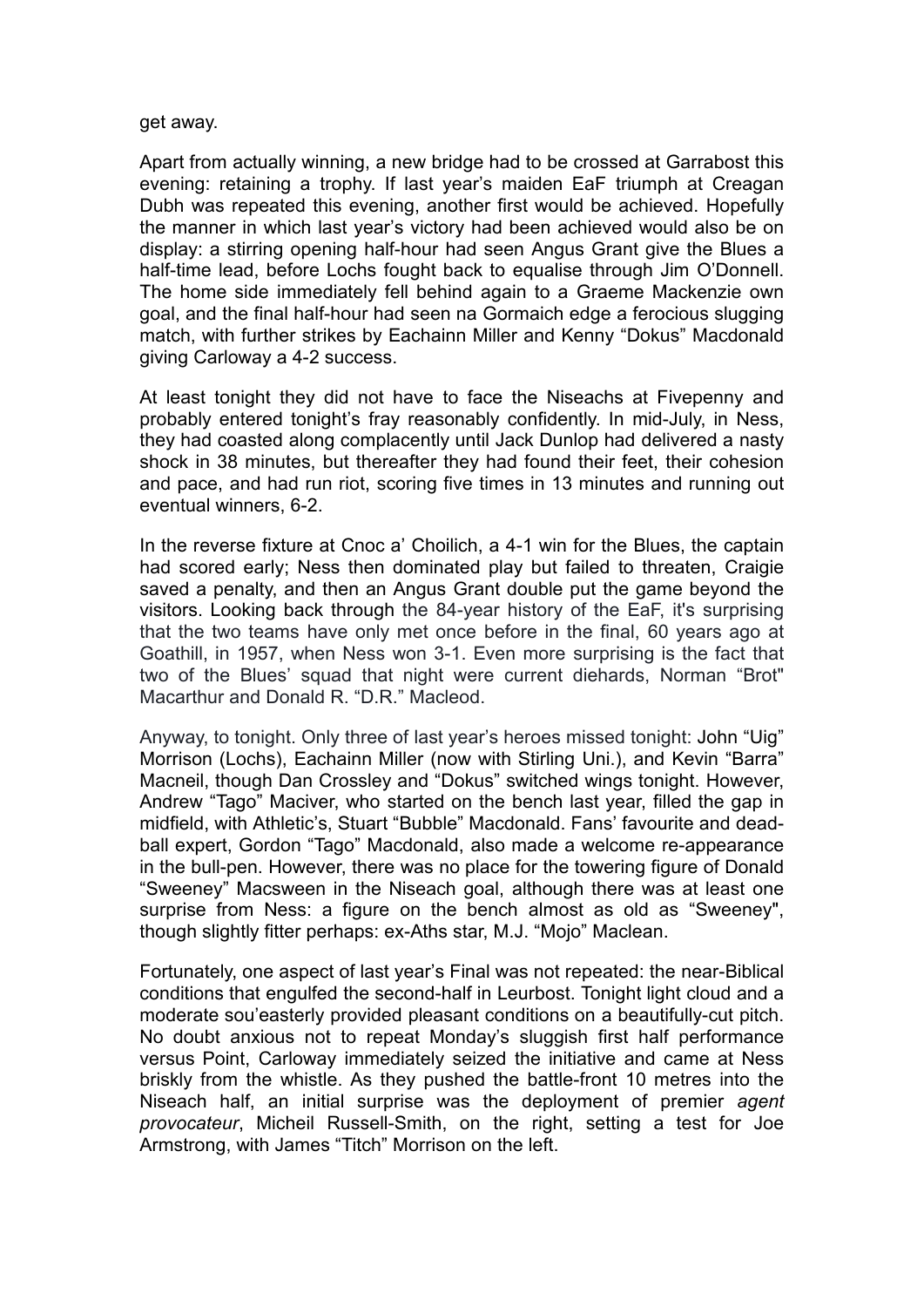Carloway's first half-chance came in 7 minutes when "Bubble" supplied "Dokus" wide on the left and he immediately steamed forward down the line. Twenty metres from the bye-line, he performed his characteristic check, then turn inwards across his marker, but his low right-footer from the corner of the box went straight to the keeper. Five minutes later a high Morrison clearance from his box was met on the volley in the centre-circle by "D.I.", who sent it whizzing straight back towards Grant, on the edge of the box. The young star tried to turn right off Morrison, stumbled, then managed to push the ball square to "Bubble", but the keeper got across smartly to block. The ball rebounded out upwards but Grant, following up, was off-balance when he got his head to it and the ball flew well-wide of the Niseach right-hand post.

Russell-Smith's elusive unpredictability eventually bore results in the 16th minute when he dummied Armstrong on the centre-line and turned inwards, diagonally forward into the Blues' half, only to be unceremoniously dumped by Mackay. Russell-Smith took the free-kick himself, 22 metres from goal, but his right-footer only succeeded in flattening "Laxay". Two minutes later the Niseachs went much closer: a corner on their right landed just in front of Maclennan but as the keeper came for it "D.I." knocked it outwards. A scramble of half-hit shots, blocks, ricochets, and half-clearances followed before Armstrong managed to boot the ball into Broad Bay.

Ness almost regretted this missed opportunity within the minute, as "Tago", in the centre circle, slipped a perfect diagonal, behind the left back for "Bubble" to make the bye-line. However, his nasty, low cut-back whipped across the face of goal a metre in front of the arriving Grant.

In 24 minutes the breakthrough arrived with a neat move that began with "Tiger" freeing "Bubble" on the right. Midway within the half, he slipped the ball in to "Tago", who, in turn, played it in square to Mackay in the centre. Mackay then turned left and sent a high ball to "Dokus"s" toe on the left touch-line. "Dokus" misled his marker Gillies by turning inwards diagonally this time, took off at speed and placed an absolute peach behind Morrison for Grant to ghost to the bye-line, then whip across a low squared ball. The diving keeper, by the near post, couldn't cut it out and "Bubble" came in behind him in front of an attempted shield by McCarroll to knock home (**1-0**).

Carloway then seemed to slip down a gear for a period but it was the 32nd minute before the Niseachs were able to see Maclennan again. However, Smith's free-kick, 24 metres from goal in the centre, connected with Mackay's head and flew away for a corner.

Five minutes later a Carloway free-kick, on the left touch-line, 20 metres from goal, was sent in high by "Dokus". Mackay got his head to it, in front of goal, but it broke off a defender and was cleared back out to "Dokus", who immediately slipped past an approaching opponent to his right to make the bye-line but his high cross went high over the bar. The final chance of the first half came from yet another Niseach free-kick, 24 metres from goal in the centre, but no. Dunlop's solid right-footer whizzed a couple of metres over Maclennan's bar.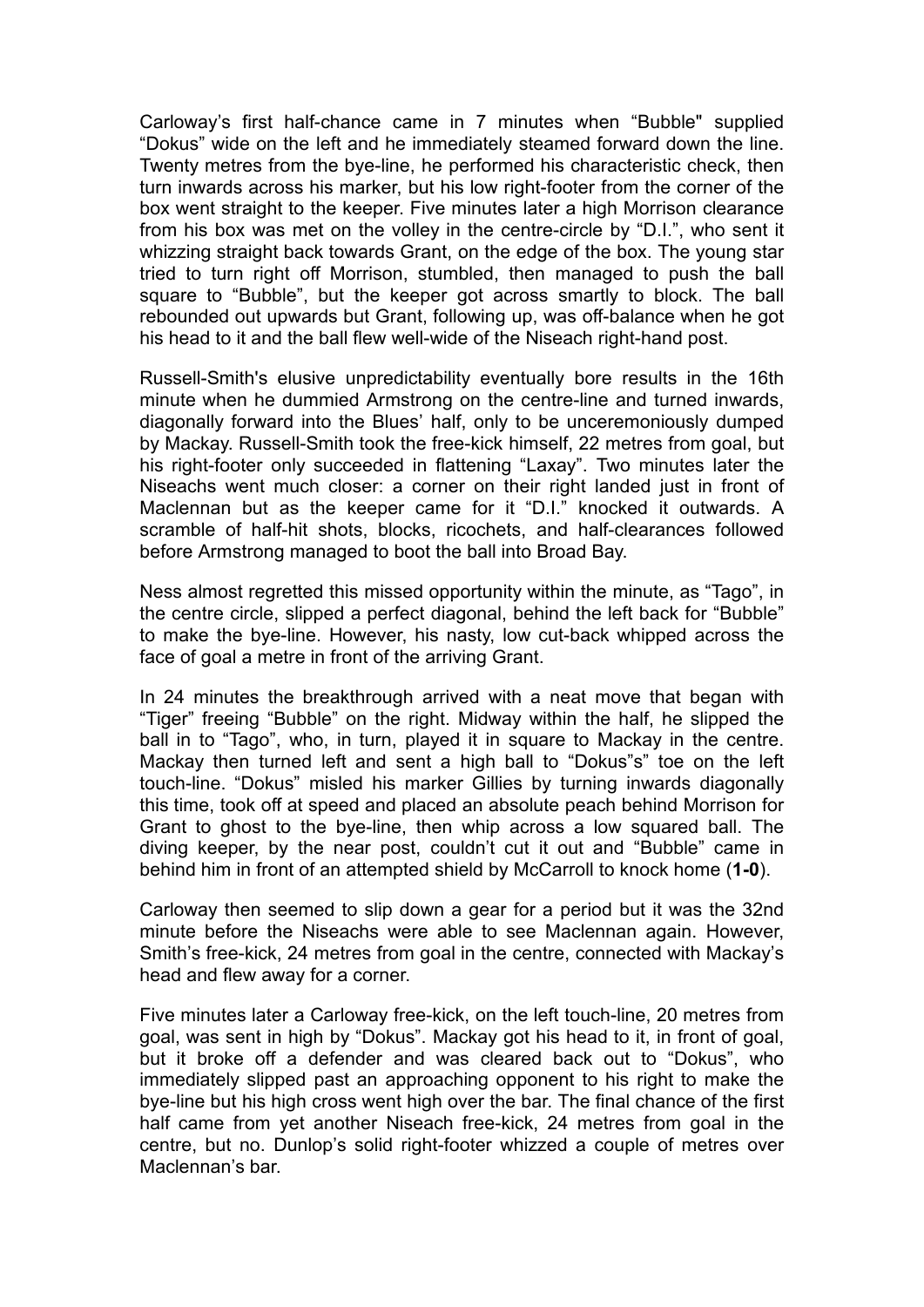## **Half-time: Carloway 1 Ness 0**

Carloway no doubt enjoyed their half-time orange slices after a reasonably solid first-half display, in which they set the rhythm and pace of play and created enough opportunities to suggest more would arrive in the second. Ness's problem was that despite the excellent performance of Russell-Smith, they had been unable to provide enough, in fact hardly any, quality balls to deadly striker, Jack Dunlop.

Within fifteen minutes, the destination of the Cup was settled. Early sustained Blues' pressure led to a series of treacherous corners from Crossley. His high right-footers from the Carloway right tormented the Niseach keeper and central defenders by dropping exquisitely down in front of goal, leading to scrambled clearances. In 49 minutes his third corner in a series caused the goalie and Mackay to outjump the ruck, practically under the bar. Mackay might have got the slightest touch to it with the back of his head; the ball bounced down on the line, then up, only for the desperate keeper to claw it away and out, but the stand-side line judge signalled it had crossed the line (**2-0**).

Four minutes later Ness did have a get-out-of-jail moment when Colin Morrison managed to supply Dunlop moving deep into the Blues' half, but his right-footer from the edge of the box was miscued and rose high over the club-house. This proved costly, as three minutes later, na Gormaich moved further ahead, Yet another Crossley corner from the right was punched out by the beleaguered keeper, only to be met by "Dokus" on the right edge of the box. His instant right-footer was charged down by Morrison and broke out square to the right, where Crossley immediately sent in a beautiful high rightfooter towards the near post. Mackay came to meet it, 10 metres from goal, and head-glanced it onwards beyond the keeper and inside the far post (**3-0**).

In 59 minutes na Gormaich confirmed their ascendancy with a swift break down the left. Gillies tried to break forward diagonally into the centre of the Carloway half but "Tago", midway within his half, curved the ball clear out into the left of the Niseach half. Smith tried to intercept with a sliding lunge but failed and the ball carried on to Grant, who took off like an express train down the left. As the Ness stoppers moved to force him outwards at the corner of the box, the striker slipped a perfect squared low ball along the line of the box, and the arriving "Dokus" stretched expertly to meet it with his right foot and send it low inside the right corner of the Ness goal (**4-0**).

As Ness wobbled, two quick chances came Grant's way: in 63 minutes, "Tago", in the centre circle, played the young striker through on the left behind his marker and he raced forward, before cutting in 22 metres from goal and clipping in a low right-foot daisy-cutter but it went straight to the keeper. Moments later Armstrong ventured into the left of the Niseach half, and, 10 metres in from the touch-line, delivered a high cross which Grant nipped in front of Morrison to meet on the penalty spot, but his glancing header flashed a metre wide of the Ness left-hand post.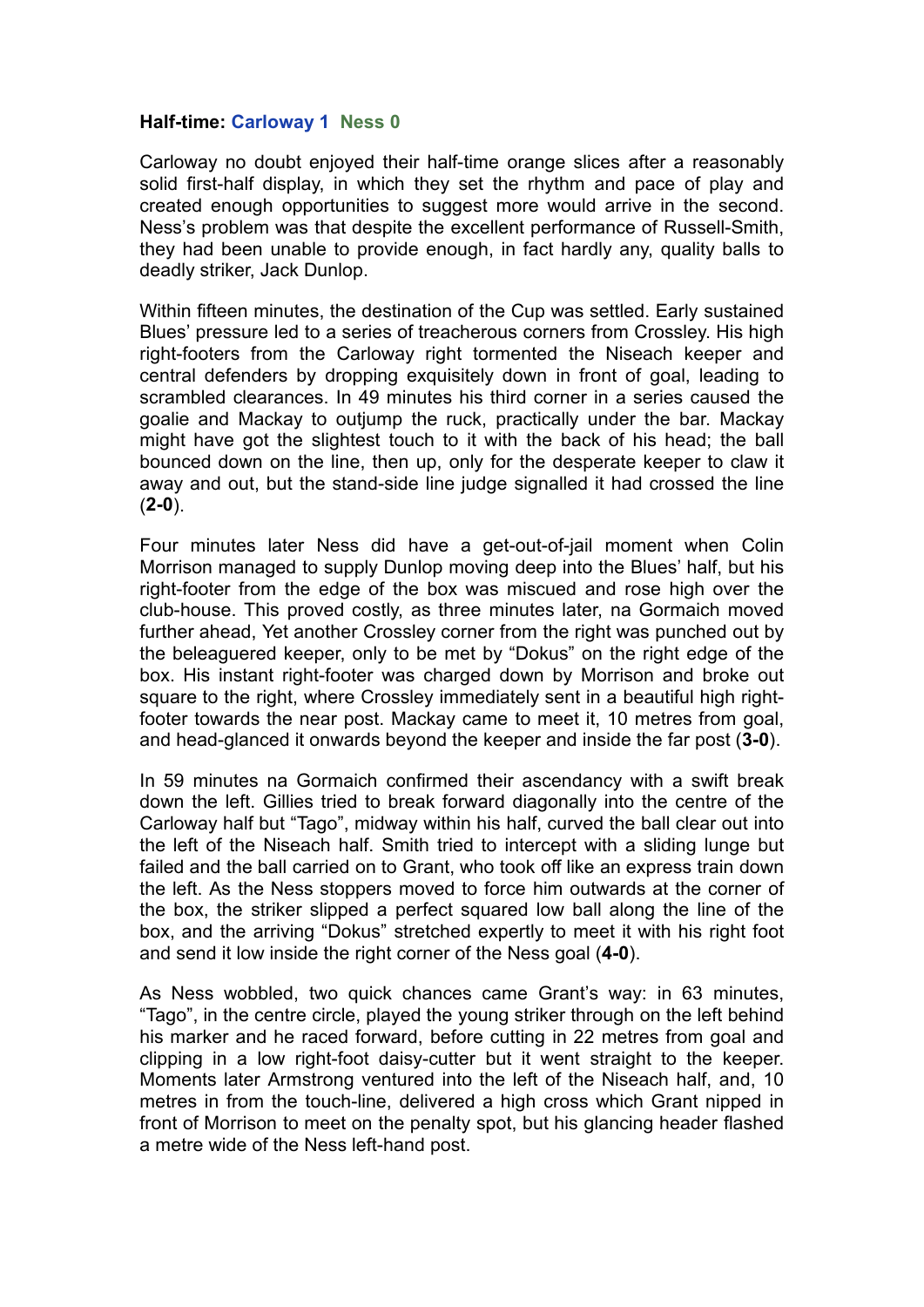As the clock ran down, Ness had a final push to salvage something from the wreckage. In 71 minutes Russell-Smith, in the centre circle, found "Titch" moving cross-wise forwards, towards the Carloway left. The speed merchant made the bye-line, before tricking his way inwards past Armstrong and cracking in a low hard cross which found the unmarked "Mojo", 12 metres out in front of goal, but it came to him so fast, he couldn't get his feet in the right position and his left-foot knock was going past Maclennan's left-hand post before it was cleared. Moments later Russell-Smith found Vann moving fast towards the right of the Carloway box. From the right edge of the box he whacked a low, curling effort across Maclennan towards his right, but the United stopper got down well to palm away for a corner.

In 78 minutes it was the Ness keeper's turn to shine when Crossley broke on the Ness left and 12 metres from the bye-line sent a high cross which Gordon "Tago" met on the right of the box but the keeper did well to block his strong drive to his left.

The final two incidents of the game confirmed a clear victory for na Gormaich. With Ness, all things emanated from Russell-Smith and in 83 minutes he once more eluded his marker in the centre and moved rapidly into the Carloway half before playing an intelligent breaker, low to "Laxay's" right. As "D.I." moved forward to intercept, "Titch" shot across from the left to beat him to it and zoomed in behind "Laxay" on goal. As Maclennan came out, the young ace slipped the ball neatly to his right. The ball seemed to take an eternity to trundle towards goal but soon Morrison had the misfortune to see his effort strike the face of Maclennan's right-hand post and bounce clear.

Two minutes later "Dokus" was sent racing though on the right by "Tago", but his right-foot shot from 20 metres was blocked well by the keeper's right foot and spun away high in the air to the left of goal. As the arriving Gordon "Tago" turned to give chase, Neil Morrison seemed to climb on his back to clear and barged him to the ground. The award seemed a bit soft but "Tago" himself got up to strike a neat left-foot penalty just inside Ness's left-hand post (**5-0**).

## **Full-time: Carloway 5 (1) Ness 0 (0)**

After the curious goal which opened second-half proceedings, there was a pervasive feeling of inevitability about the outcome of tonight's Final. Despite a drifting lack of focus at times in the first half, Carloway always had the edge throughout and as the game progressed and a concentration on structure and cohesion was achieved, Ness were soon left chasing a game that was rapidly leaving them behind. Though, at times, the Blues' midfield seemed to be operating separately, relying on the individual abilities of their midfielders: the assertiveness of "Tago" and Mackay, the industry of "Bubble", and gamechanging creativity of Crossley, the Niseach midfield scarcely figured at all, apart from the tireless industry and creativity of Russell-Smith. However, as the Blues gradually developed and employed a selfless team effort and started passing and moving at pace, the goals soon arrived, and it became just "*another day at the office*" for na Gormaich. Another cup! Congratulations!